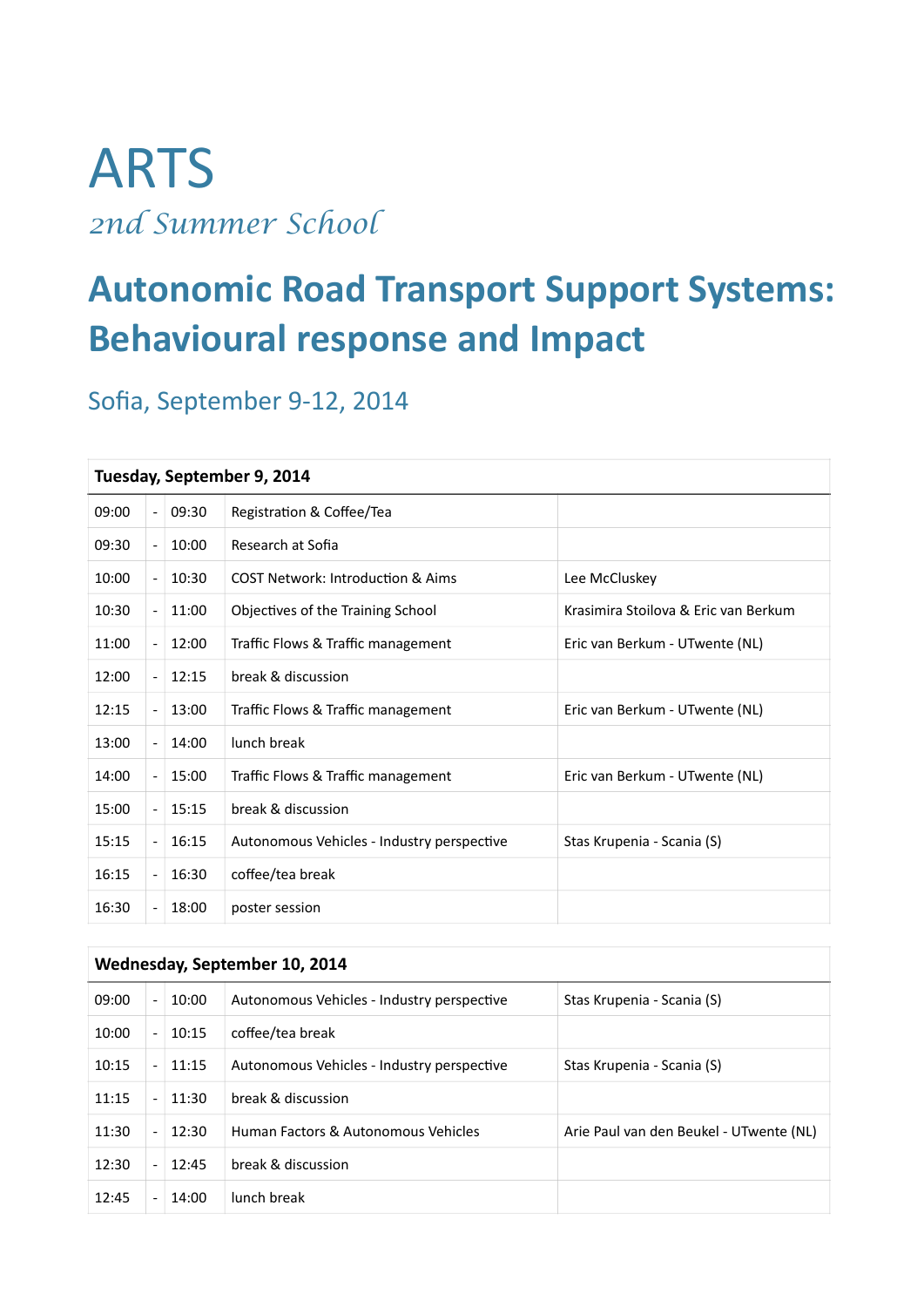| Wednesday, September 10, 2014 |  |       |                                          |                                         |
|-------------------------------|--|-------|------------------------------------------|-----------------------------------------|
| 14:00                         |  | 15:00 | Human Factors & Autonomous Vehicles      | Arie Paul van den Beukel - UTwente (NL) |
| 15:00                         |  | 15:30 | coffee/tea break                         |                                         |
| 15:15                         |  | 16:15 | Human Interaction with Autonomous Agents | Manja Lohse- UTwente (NL)               |
| 16:15                         |  | 16:30 | break & discussion                       |                                         |
| 16:30                         |  | 17:30 | Human Interaction with Autonomous Agents | Manja Lohse-UTwente (NL)                |

### **Thurssday, September 11, 2014**

| Friday, September 12, 2014 |  |       |                           |                                   |
|----------------------------|--|-------|---------------------------|-----------------------------------|
| 09:00                      |  | 10:00 | Externalities             | Fabio Galatioto - UNewcastle (UK) |
| 10:00                      |  | 10:15 | coffee/tea break          |                                   |
| 10:15                      |  | 11:15 | <b>Empirical Evidence</b> | Fabio Galatioto - UNewcastle (UK) |
| 11:15                      |  | 11:30 | break & discussion        |                                   |
| 11:30                      |  | 12:30 | <b>Empirical Evidence</b> | Fabio Galatioto - UNewcastle (UK) |
| 12:30                      |  | 12:45 | break & discussion        |                                   |
| 12:45                      |  | 14:00 | lunch break               |                                   |
| 14:00                      |  | 18:00 | visit Sofia               |                                   |